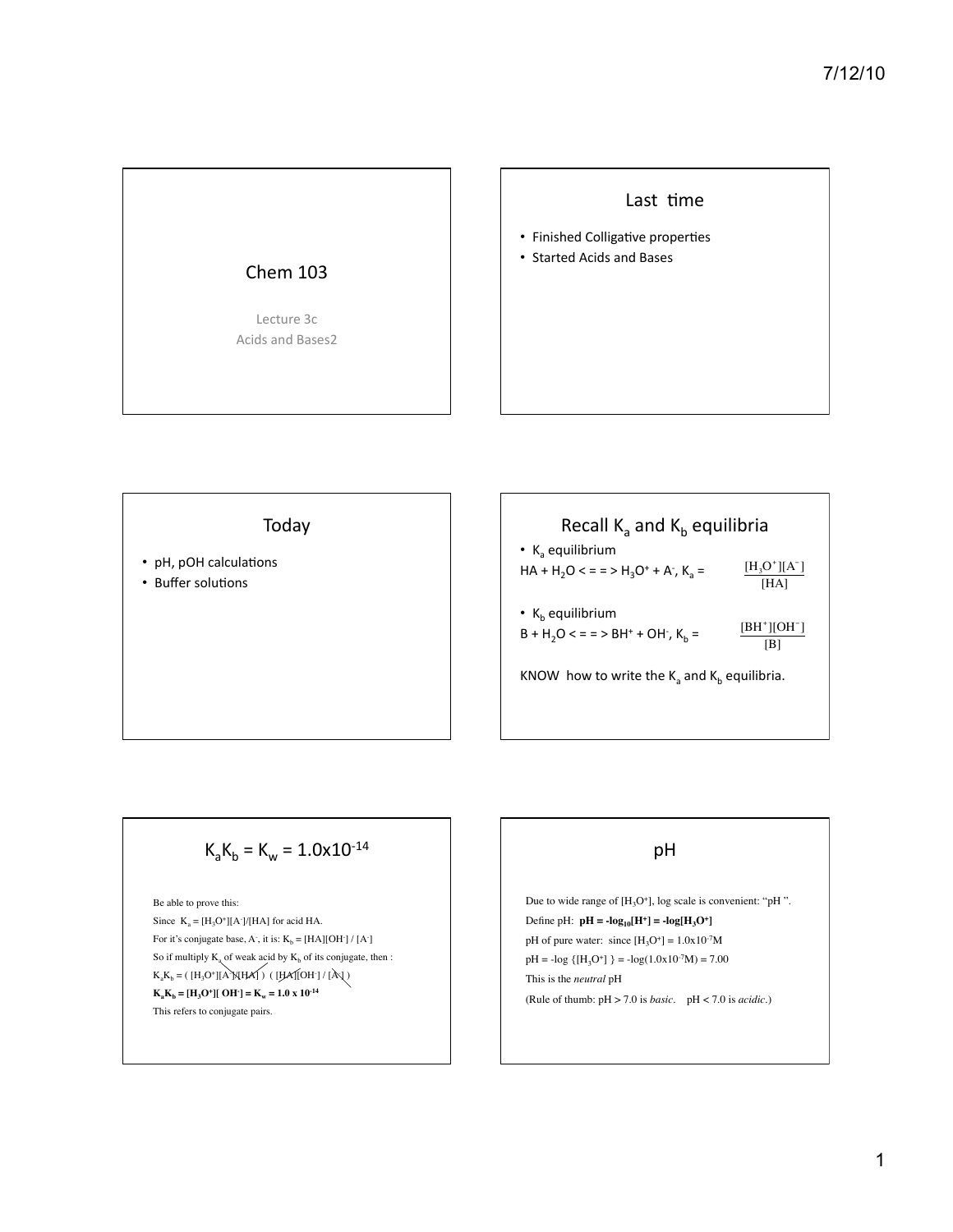| pH of some common liquids    |      |
|------------------------------|------|
| Stomach acid (gastric juice) | 1.0  |
| Lemon juice                  | 2.0  |
| Soda                         | 3.0  |
| Tomato                       | 4.0  |
| Black coffee                 | 5.0  |
| Cow's milk                   | 6.0  |
| Human saliva                 | 7.0  |
| Human blood                  | 7.4  |
| Sea water                    | 8.4  |
| Soap/detergent               | 10.0 |
| Household ammonia            | 11.5 |
| Oven cleaner                 | 13.5 |
|                              |      |

#### pH of acidic solutions

If a solution contains 2.0 x  $10<sup>-4</sup> M H<sub>3</sub>O<sup>+</sup>$ , what's its pH? Acidic or basic?

 $pH = -log(2.0 \times 10^{-4}M) = 3.70$  (use your calculators) It is acidic since  $3.70 < 7.0$ 

Note: for calculating  $[H^+]$  given the pH, use:  $[H^+] = 10^{-pH}$ 

For a pH 4.70 solution, what is  $[H_3O^+] = ?$ 

 $[H^+] = 10^{-pH} = 10^{-4.70} = 2.0 \text{ x } 10^{-5}$  (use your calculators)

#### $pOH$ ;  $pH + pOH = 14.00$

Definition:  $pOH = -log[OH^{-}]$ Since:  $[H_3O^+][OH^-] = 1.0 \times 10^{-14}$  $-log{[H<sub>3</sub>O<sup>+</sup>][OH<sup>-</sup>]} = -log{1.0x10<sup>-14</sup>}$  $-log[H_3O^+] - log[OH^-] = 14.00$ Or,  $pH + pOH = 14.00$ (so if you know pH, you can know pOH)

#### Summary so far...

 $[H_3O^+]$  [ OH ] = 1.0 x 10<sup>-14</sup>  $pH = -log[H_3O^+]$  and  $pOH = -log[OH^-]$ pH + pOH = 14.00  $K_a = [H^*][A^-]/[HA]$   $K_b = [HA][OH^-]/[A^-]$  $K_aK_b = 1.0 \times 10^{-14}$  $[H^+] = 10^{-pH}$  $[OH^-] = 10^{-pOH}$ 

## Calculating pH of a solution

There are at least 5 scenarios we'll encounter involving pH calculations. You are expected to **MASTER** these calculations. (simple monoprotic acids/bases)

1) Strong acid solutions -use: pH = - log[acid]

2) Strong base solutions -use: pH = 14.00- log[base]

- 3) Pure Weak acid solutions -use:  $K_a$  equilibrium, ICE calculation of  $[H^+]$
- 4) Pure weak base solutions -use:  $K_b$  equilibrium, ICE calculation of [OH-]
- 5) Buffer solutions: -use  $K<sub>a</sub>$  equil. ICE calc'n of  $[H^+]$ 
	- OR, use buffer equation:  $pH = pK_a + log {[base]/[acid]}\}$

# Calculations of salt solutions

A "salt" is a soluble ionic compound.

E.g. NaCH<sub>3</sub>CO<sub>2</sub> ---> Na<sup>+</sup> + CH<sub>3</sub>CO<sub>2</sub> ; CH<sub>3</sub>CO<sub>2</sub> is acetate, a base.

 $NH_4Cl$  --->  $NH_4$ <sup>+</sup> + Cl ;  $NH_4$  is ammonium, an acid. In above examples, Na<sup>+</sup> and Cl<sup>-</sup> act like "spectator ions". Remember:  $HCH<sub>3</sub>CO<sub>2</sub>$  is acetic acid;  $NH<sub>3</sub>$  is ammonia.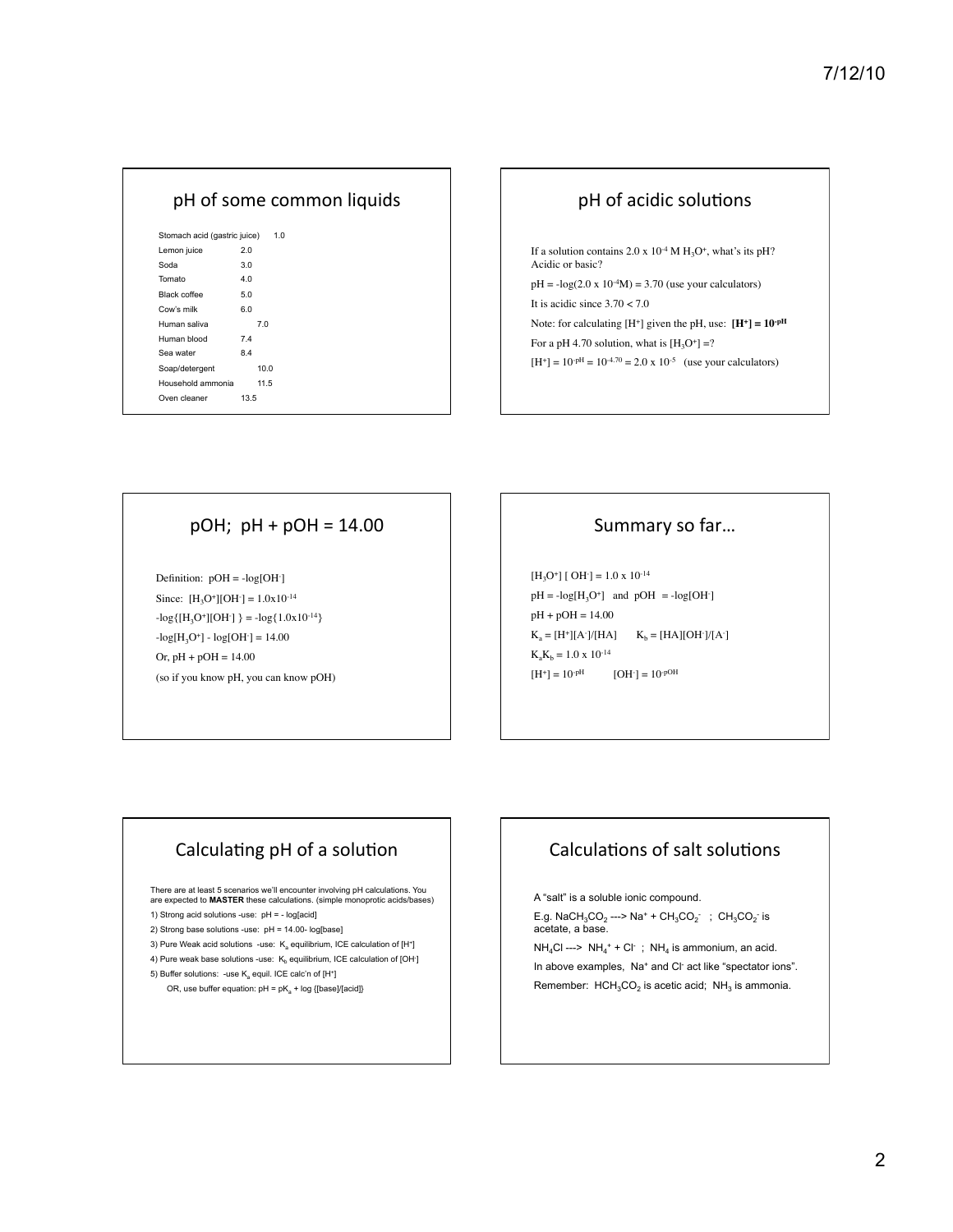## Calculations of salt solutions

 $NH<sub>3</sub>$  is a weak base. It is NOT a salt. NH4Cl is a salt.

Is a solution of  $NH_4Cl$  an acidic or basic solution?  $NH_4^+$  is *conjugate acid* of  $NH_3$  so  $NH_4^+$  is weak acid. Cl- is conjugate base of HCl a *strong* acid. So, Cl- is so weak it can be ignored.

Thus the solution is a weak acid solution.

#### Net ionic equations and ICE

You are also expected to know how to write and recognize *net ionic equations.*  e.g. What is the  $K_a$  equilibrium for a NH<sub>4</sub>Cl solution?  $NH_4$ <sup>+</sup> + H<sub>2</sub>O <==>  $NH_3$  + H<sub>3</sub>O<sup>+</sup> Or sometimes,  $NH_4^+$  <===>  $NH_3 + H^+$ Master ICE calculations involving  $K_a$  and  $K_b$  equilibria. I=initial, C=change, E= equilibrium

# $(1)$  pH of a strong acid solution

1) Strong acid solutions -use: pH = - log[acid]

For example: What is the pH of a 0.020 M HCl solution? Answer: Since HCl is a strong acid, it dissociates completely:  $[HCI]_F = 0.020 M = [H_3O^+]$ So, pH = -  $log [H_3O^+]$  = - $log [HCI]_F$  = - $log(.020)$ =1.70

# $(2)$  pH of a strong base solution

2) Strong base solutions -use: pH = 14.00- log[base]

What is the pH of a 5.2x10<sup>-4</sup>M NaOH solution? Answer: Since NaOH is a strong base, we can write: [NaOH] = [OH- ] = 5.2 x10-4M It is easier to determine pOH first: pOH = -log[OH- ] = -log(5.2x10-4) = 3.28 pH = 14.00 - 3.28 = 10.72 (makes sense?) Yes because it is a basic pH

# $(3)$  pH of a weak acid solution

3) Pure Weak acid solutions -use:  $K_a$  equilibrium, ICE calculation of  $[H^*]$ 

What is the pH of a  $2.5x10^{-3}M$  acetic acid (HA,  $K_a$ =1.8x10<sup>-5</sup>) Answer:

Use the K<sub>a</sub> equilibrium:  $HA \leq x = 2 + H^+ + A^-$ 0.025-x x x

 $x^{2}/(.025-x) = 1.8x10^{-5} \Rightarrow x^{2} + 1.8x10^{-5}x - 4.5x10^{-7} = 0$ Solve for x by the quadratic equation.  $x = 6.6x10^{-4}$  $pH = -log(6.6 \times 10^{-4}) = 3.18$ (If you use 5% rule:  $x^2/0.025 = 1.8x10^{-5}$  =>  $x = 6.7x10^{-4}$  => pH =3.17) Note:  $6.7x10^{-4}x100\% = 2.7\% < 5\%$ ) 0.025

# $(4)$  pH of a weak base solution

(4) Pure weak base solutions -use:  $\mathsf{K}_{\text{b}}$  equilibrium, ICE calculation of [OH-]

What is the pH of 0.10 M ammonia?  $(K_b = 1.8 \times 10^{-5}M)$ Answer: Use  $\mathsf{K}_{\textsf{b}}$  equil.  $\mathsf{NH}_3$  +  $\mathsf{H}_2\mathsf{O}\leq$  = =>NH<sub>4</sub>++OH  $0.10-x$  x x

 $x^{2}/(0.10-x) = 1.8x10^{-5}$ . Using 5% rule:  $x^2 \approx (1.8x10^{-5})(0.10) \approx x \approx 1.3x10^{-3} = [OH^{-}]$ pOH = 2.87 => pH = 14.00-2.87 = 11.13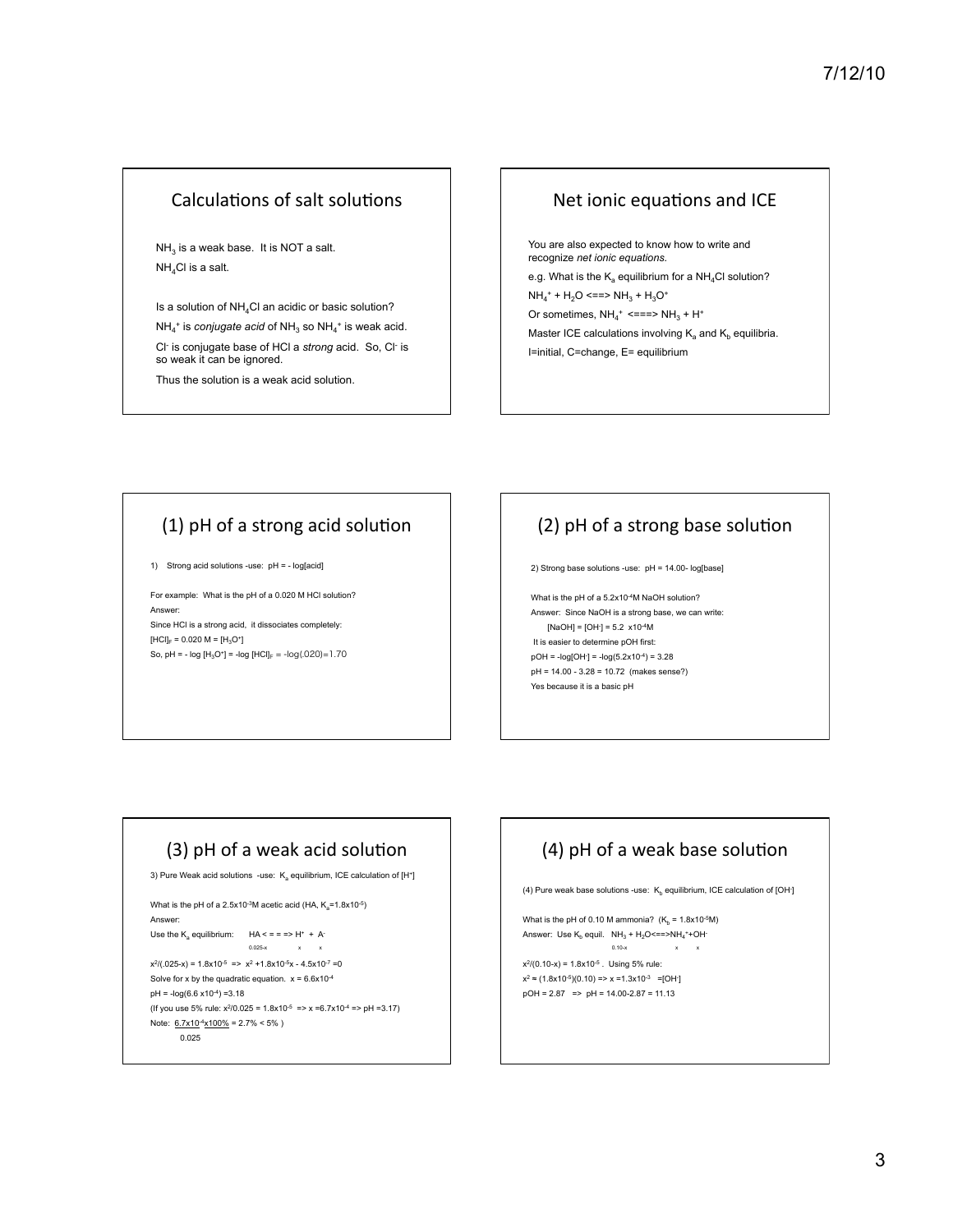## $(5)$  pH of a buffer solution

5) Buffer solutions: -use  $\mathsf{K}_\mathsf{a}$  equil. ICE calc'n of [H<sup>+</sup>] OR, use buffer equation:  $pH = pK<sub>a</sub> + log {[base]/[acid]}$ (note:  $pK_a = log K_{aa}$ ) What is the pH of a solution containing 0.10 M NH<sub>3</sub> and 0.50 M NH<sub>4</sub>Cl ? (K<sub>b</sub> of  $NH_3$  is 1.8x10-5M) Answer: Get  $K_a$ :  $K_a = 10^{-14.00} / K_b = 10^{-14.00} / 1.8 \times 10^{-5} = 5.5 \times 10^{-10}$ Use  $K_a$  equil.  $NH_4$ <sup>+</sup> + H<sub>2</sub>O <==>H<sub>3</sub>O<sup>+</sup> + NH<sub>3</sub> 0.50-x  $x = 0.10+x$ Using 5% rule:  $K_a = 5.5_5 \times 10^{-10} \approx x(0.10)/(0.50) \Rightarrow x = 2.7_8 \times 10^{-9} = [H_3O^+]$  $pH = -log(2.7_8 \times 10^{-9}) = 8.56$ Or, use buffer equation:  $pH = -log(5.5_x \times 10^{-10}) + log(1.10)/(0.50) = 8.56$ 

## Polyprotic acids

*Poly*protic acids can donate more than 1 proton. Examples:  $H_2CO_3$  (carbonic acid);  $H_3PO_4$  (phosphoric acid). If you place  $H_2CO_3$  in water you will have the following  $K_a$  equilibrium:  $H_2CO_3 + H_2O \le m = H_3O^+ + HCO_3$   $K_{a1} = 4.2 \times 10^{-7}$ If you place  $\text{NaHCO}_3$  in water you have:  $HCO_3^- + H_2O \leq R = P H_3O^+ + CO_3^2$   $K_{a2} = 4.8 \times 10^{-11}$ There are  $2 K_a$ 's

#### Neutralization reactions

When an acid encounters a base, neutralization occurs: Example:  $HCI(aq) + NaOH(aq) - > NaCl(aq) + H<sub>2</sub>O(1)$ Net ionic eq: H<sup>+</sup> + OH<sup>-</sup> --> H<sub>2</sub>O Example:  $HA(aq) + NaOH(aq)$  -->  $NaA(aq) + H<sub>2</sub>O$ Net ionic eq:  $HA(aq) + OH(aq) \rightarrow A(aq) + H_2O(l)$ Strong acid + strong base ---> 100% completion Strong + weak ---> 100% completion Weak + weak ---> not 100% completion

# Strong Acid + strong base.  $pH = ?$

**Problem:20.0 mLs of 1M HCl + 21.0 mLs of 1M NaOH. pH =?**  $HCI + NaOH \rightarrow NaCl + H<sub>2</sub>O$  (easiest: "follow the moles"): mmol  $HC = M_{HCI}V_{HCI} = (1M)(20.0mL) = 20.0$  mmol HCl mmol NaOH= $M_{NaOH}V_{NaOH}$  = (1M)(21.0mL)=21.0mmol NaOH Limitg reagt is HCl: mmol NaOH excess=21.0-20.0=1.0mmol So [OH<sup>-</sup>] = mole OH<sup>-</sup>/total Vol(L) = mmol OH<sup>-</sup>/total mLs [OH- ]=1.0mmol/(20.0+21.0)mL= 1.0/41.0 M = 0.0244M pOH = -log(0.0244)= 1.613; pH=14.00-1.653= 12.387

## Strong Acid + weak base.  $ph = ?$

#### **Problem:20.0 mLs of 1M HCl + 21.0 mLs of 1M NH3. pH =?**

 $HCl(aq) + NH<sub>3</sub>(aq) \rightarrow NH<sub>4</sub>Cl(aq)$  (easiest: "follow the moles"): mmol  $HCI = M_{HCi}V_{HCI} = (1M)(20.0mL) = 20.0$  mmol HCl mmol NH<sub>3</sub>=M<sub>NH3</sub>V<sub>NH3</sub> = (1M)(21.0mL)=21.0mmol NH<sub>3</sub> Limitg reagt is HCI: mmol NH<sub>2</sub> excess=21.0-20.0=1.0mmol  $[NH_3] = 1.0$ mmol/41.0mL = 0.0244M Weak base:  $K_b$  equil:  $NH_3 + H_2O \leq 2.2$   $NH_4$  + OH 0.0244-x  $x$  x

## Strong Acid + weak base.  $pH = ?$  (continuation)

**Problem:20.0 mLs of 1M HCl + 21.0 mLs of 1M NH3. pH =?**

In previous slide: (note:  $K_b = 1.8 \times 10^{-5}$  for NH<sub>3</sub>) Weak base:  $\mathsf{K}_b$  equil:  $\mathsf{NH}_3 + \mathsf{H}_2\mathsf{O} \leq \mathsf{P} \mathsf{H}_4^+ + \mathsf{O} \mathsf{H}^+$  $0.0244-x$   $\times$  x  $\times$ <br>1.8x10<sup>-5</sup> = x<sup>2</sup>/(0.0244-x)  $\approx$  x<sup>2</sup>/(0.0244) (by 5% rule)

x ≈ √{(1.8x10<sup>.5</sup> )(0.0244)} =6.72x10<sup>.4</sup> = [OH<sup>-</sup>] pOH = 3.173 ; pH = 14.000 - 3.173 = 10.827